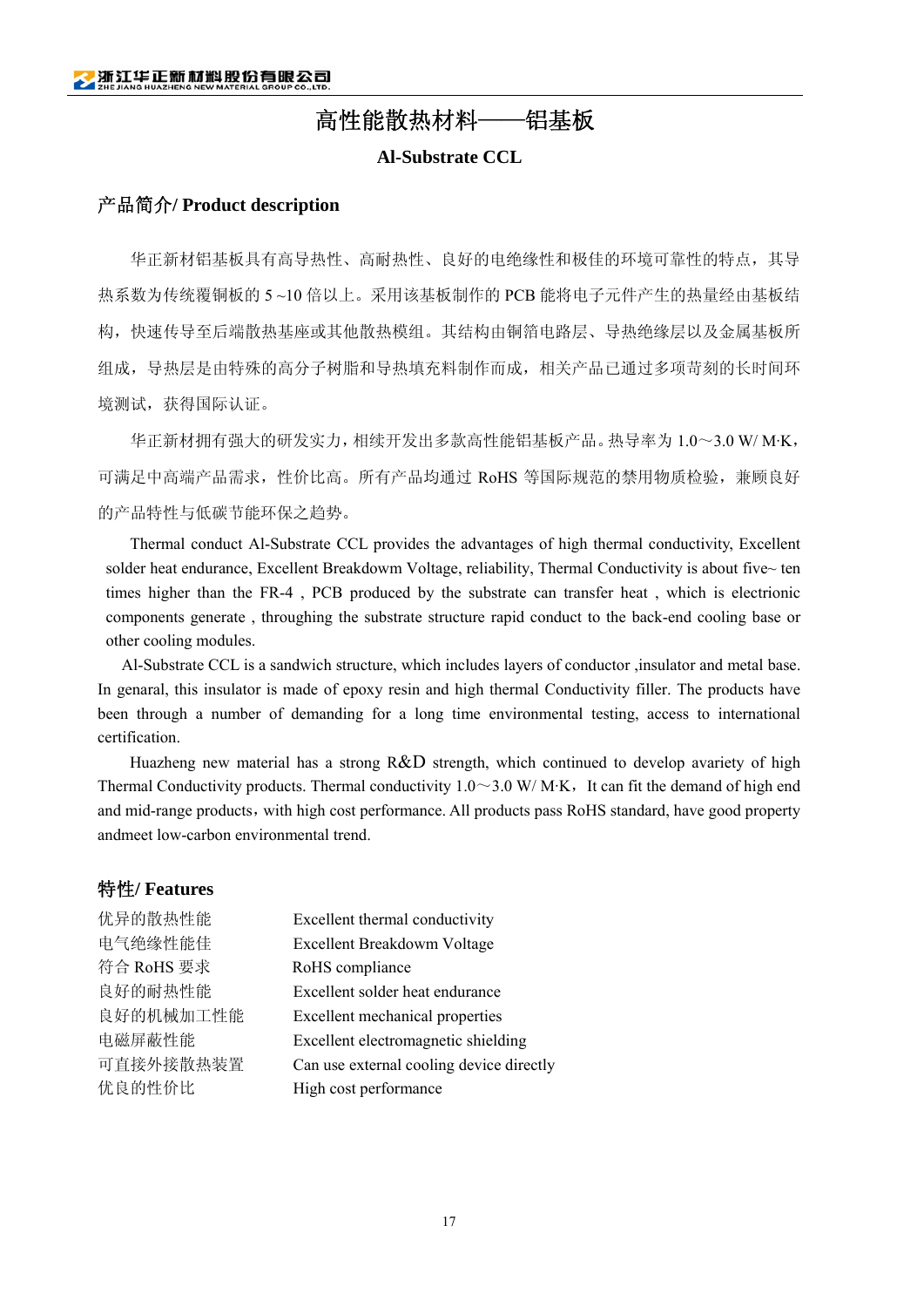浙江华正新材料股份有限公司





单面铝基板产品能够针对各种铜厚、绝缘层特性、金属板规格需求,提供符合客户要求的高性 能产品;

Single Al-Substrate CCL offers various kinds ouf combination of base metal,copper foil,and dielectric layers to meet the general requirement of single layer thermal conductive printed circuit board

## 双面铝基板 Double Al-Substrate CCL



双面铝基板产品其为导热绝缘层双面黏贴铜箔的三层结构,适用于一般用途多层板及薄型电路

板。

Double Al-Substrate CCL is good for general requirement ouf multilayer or thineer shape printed circuit board. ACCL is a sandwich structure, which includes layers of copper foil, thermal conductive dielectric layer, and lower copper foil

#### 说明 **/ Instruction**

导电层—电解铜箔 / Circuit Layer – Electrolysis copper foil

导热绝缘层—以最小的热阻提供电学上的绝缘,分为玻璃布增强型和无玻璃布增强型两种

Thermally Conductive Dielectric Layer –This offers electrical isolation with minimum thermal resistance. two types: Fiberglass support & non-fiberglass support.

铝基层—是整个结构的支撑和热量的发散,材料为铝合金板

Aluminum SubstrateIt –supports the entire structure and conducts the heat.

The material is aluminum alloy plate.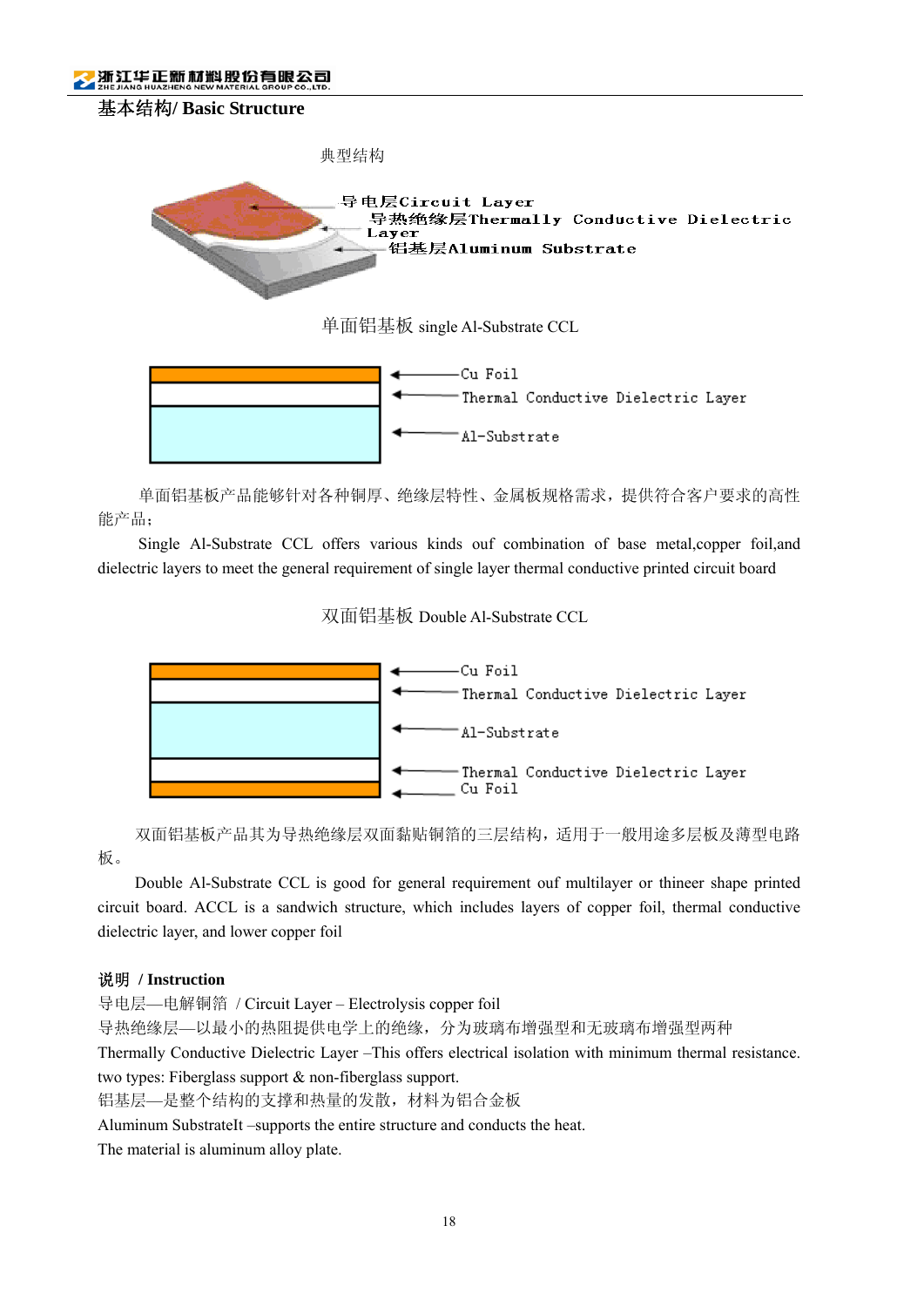# 浙江华正新材料股份有限公司

# 应用领域 **/ Application**

| для ух эх и <b>другили</b> ши |                                                                             |
|-------------------------------|-----------------------------------------------------------------------------|
| 照明、LED 显示                     | LED lighting, Public lighting, Backlight module, outdoor LED display        |
| 汽车应用                          | Automotive (Vehiche lighting, regulator, converters, Power module)          |
| 工业电子                          | Industrial electronics (DC-DC converter, Power supplies, Solid-State Relays |
|                               | transistor modules)                                                         |
| 通讯产品                          | Digital, PC, Audio                                                          |
| 需要高散热的领域                      | The area needs high heat dissipation                                        |



# 产品分类 **/Type**

Type1:普通型,一般应用在家用照明、户外显示屏、背光源领域 General purpose. It is used widely in consumer lighting、outdoor LED display and backlight applications

Type2:标准导热型,广泛应用在公用照明、通讯、数码、汽车应用领域 Standard thermal conductivity. It is used in public lighting、Digital、PC、Audio、Automotive applications Type3:高导热型,应用在大高亮度 LED、汽车应用、工业电子领域 High thermal conductivity. It is used in high power LED lighting、Automotive applications、Industrial electronics

Type4:高导热低热阻型,可使用需要高导热及高功率方面 High thermal conductivity. Low thermal resistance. It is used in high power applications

# 产品规格 **Specification**

| 标准尺寸 Standard Size (mm)                                   | $500\times610$ mm, $550\times610$ mm, $500\times1220$ mm, $550\times1220$ mm<br>$1000 \times 1220$ mm, $1100 \times 1220$ mm |
|-----------------------------------------------------------|------------------------------------------------------------------------------------------------------------------------------|
| 导电层 Circuit Layer<br>(电解铜箔 Copper foil)                   | $18\mu m$ , $35\mu m$ , $70\mu m$ , $105\mu m$ (Hoz, $1oz$ , $2oz$ , $3oz$ )                                                 |
| 导热绝缘层厚 Thermally Conductive<br>Dielectric Layer Thickness | 75μm, 100μm, 125μm, 150μm (3mil, 4mil, 5mil, 6mi)                                                                            |
| 铝基板厚度 Thickness                                           | $0.8$ mm, $1.0$ mm, $1.2$ mm, $1.5$ mm, $1.6$ mm, $2.0$ mm                                                                   |
| 铝板类型及处理方法<br>Aluminum Substrate Type                      | 阳极氧化法 Anodization<br>1100, 1060, 3003, 5052, 6061                                                                            |
| 保护膜类型 Masking Film                                        | PE、PET、PI                                                                                                                    |

如有特殊要求,可定制 any specific inquuiry could be available upon request。

主要性能 Main property **2000 表 Table1**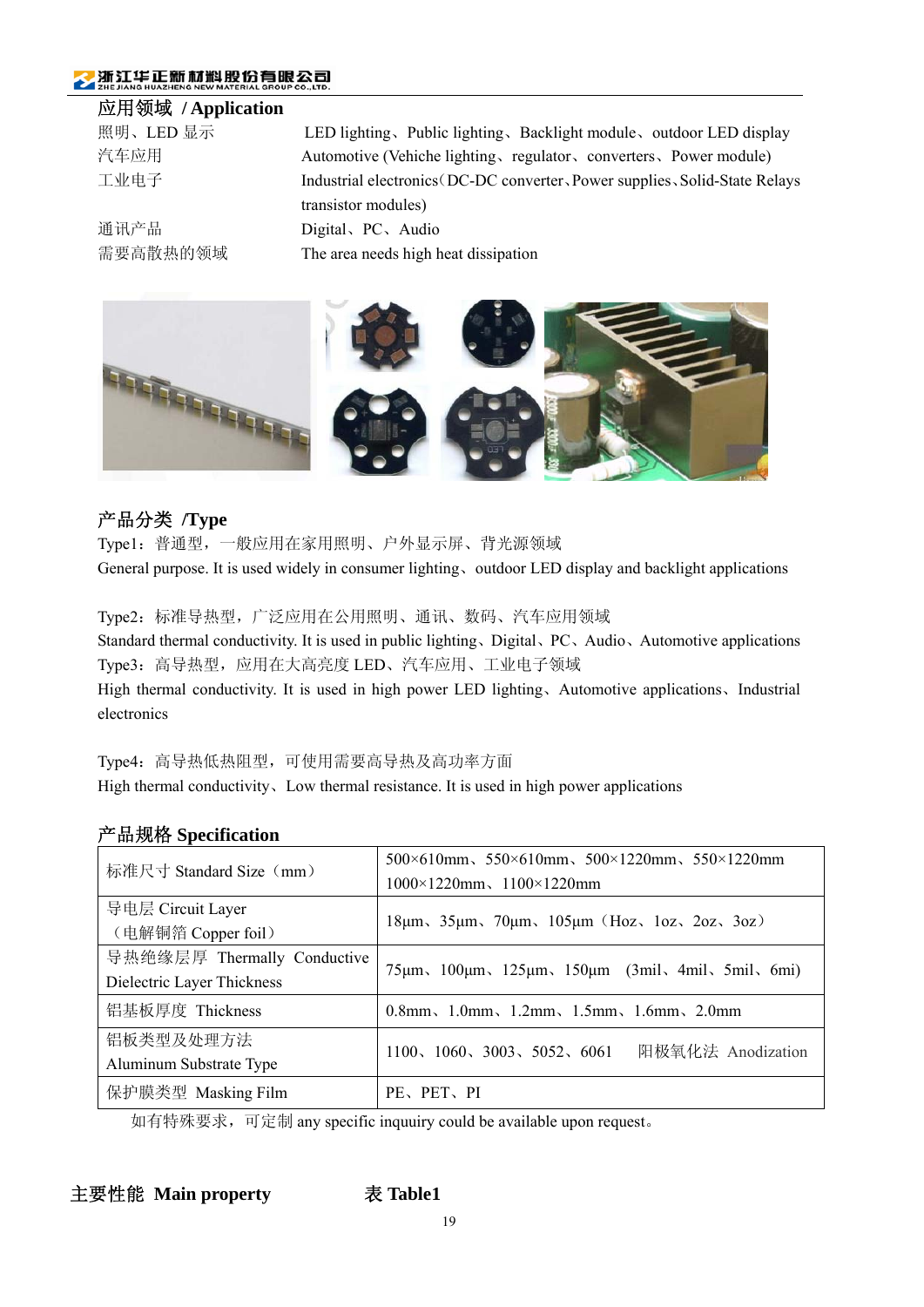# 参浙江华正新材料股份有限公司

|                                         | 处理条件                         |                                                                                                                                                                                                                                                                                                                                                                                                                         |                                        |                         |                     |                     |                       | 典型值 Typical Value   |  |  |
|-----------------------------------------|------------------------------|-------------------------------------------------------------------------------------------------------------------------------------------------------------------------------------------------------------------------------------------------------------------------------------------------------------------------------------------------------------------------------------------------------------------------|----------------------------------------|-------------------------|---------------------|---------------------|-----------------------|---------------------|--|--|
| 项目                                      | Test                         | 单位                                                                                                                                                                                                                                                                                                                                                                                                                      | 指标值                                    | 类型 1                    | 类型 2                | 类型 3                | 类型 4                  | 类型 5                |  |  |
| Item                                    | condition                    |                                                                                                                                                                                                                                                                                                                                                                                                                         | Units<br>Spec                          | Type1                   | Type2               | Type3               | Type4                 | Type5               |  |  |
| 热阻*(备注)<br>thermal resistance<br>(note) | 激光法                          | $K \cdot m^2$<br>/W                                                                                                                                                                                                                                                                                                                                                                                                     | $\leq 1.0 \times 10^{-4}$              | $0.72\times10^{-4}$     |                     |                     |                       | can be<br>bend as   |  |  |
|                                         | (ASTM                        |                                                                                                                                                                                                                                                                                                                                                                                                                         | $\leqslant$ 0.7×10 <sup>-4</sup>       |                         | $0.51\times10^{-4}$ |                     |                       | 90degree            |  |  |
|                                         | E1461)                       |                                                                                                                                                                                                                                                                                                                                                                                                                         | ${\leqslant}0.5{\times}10^{\text{-}4}$ |                         |                     | $0.37\times10^{-4}$ | $0.28 \times 10^{-4}$ | $0.37\times10^{-4}$ |  |  |
| 热导率*(备注)                                | 激光法                          | $\mathbf{W}/% \mathbf{W}/\mathbf{W}/\mathbf{W}/\mathbf{W}/\mathbf{W}/\mathbf{W}/\mathbf{W}/\mathbf{W}/\mathbf{W}/\mathbf{W}/\mathbf{W}/\mathbf{W}/\mathbf{W}/\mathbf{W}/\mathbf{W}/\mathbf{W}/\mathbf{W}/\mathbf{W}/\mathbf{W}/\mathbf{W}/\mathbf{W}/\mathbf{W}/\mathbf{W}/\mathbf{W}/\mathbf{W}/\mathbf{W}/\mathbf{W}/\mathbf{W}/\mathbf{W}/\mathbf{W}/\mathbf{W}/\mathbf{W}/\mathbf{W}/\mathbf{W}/\mathbf{W}/\mathbf$ | >1.0                                   | 1.1                     |                     |                     |                       |                     |  |  |
| Thermal                                 | (ASTM                        | $m$ <sup>-</sup> K                                                                                                                                                                                                                                                                                                                                                                                                      | >1.5                                   |                         | 1.6                 |                     |                       |                     |  |  |
| Conductivity(note)                      | E1461)                       |                                                                                                                                                                                                                                                                                                                                                                                                                         | >2.0                                   |                         |                     | 2.2                 | 3.0                   | 2.2                 |  |  |
| 剥离强度 1OZ                                | $\boldsymbol{\rm{A}}$        | N/mm                                                                                                                                                                                                                                                                                                                                                                                                                    |                                        | 1.82                    | 1.83                | 1.80                | 1.85                  | 1.80                |  |  |
| Peel Strength                           | 热应力后                         |                                                                                                                                                                                                                                                                                                                                                                                                                         | $\geq1.2$                              | 1.75                    | 1.73                | 1.76                | 1.80                  | 1.76                |  |  |
| 热应力                                     | 288°C,<br>solder dip         | ${\bf S}$                                                                                                                                                                                                                                                                                                                                                                                                               | $\geq 120$                             | No delamination<br>180S |                     |                     |                       |                     |  |  |
| <b>Thermal Stress</b>                   | 300*10s/cyc<br>le solder dip | cycle                                                                                                                                                                                                                                                                                                                                                                                                                   |                                        |                         |                     | ≥3次                 |                       |                     |  |  |
| 表面电阻                                    | C96/35/90                    | $M\Omega$                                                                                                                                                                                                                                                                                                                                                                                                               | $\geq$ 10 <sup>4</sup>                 | 10 <sup>6</sup>         | 10 <sup>6</sup>     | 10 <sup>6</sup>     | 10 <sup>6</sup>       | 10 <sup>6</sup>     |  |  |
| <b>Surface Resistivity</b>              | $E-24/125$                   |                                                                                                                                                                                                                                                                                                                                                                                                                         | $\geq 10^{3}$                          | 10 <sup>5</sup>         | 10 <sup>5</sup>     | 10 <sup>5</sup>     | 10 <sup>5</sup>       | 10 <sup>5</sup>     |  |  |
| 体积电阻                                    | C96/35/90                    | $M\Omega$ .c                                                                                                                                                                                                                                                                                                                                                                                                            | $\geq$ 10 <sup>6</sup>                 | 10 <sup>7</sup>         | 10 <sup>7</sup>     | 10 <sup>7</sup>     | 10 <sup>7</sup>       | $10^7\,$            |  |  |
| Volume Resistivity                      | $E-24/125$                   | m                                                                                                                                                                                                                                                                                                                                                                                                                       | $\geq 10^3$                            | 10 <sup>5</sup>         | 10 <sup>5</sup>     | 10 <sup>5</sup>     | 10 <sup>5</sup>       | $10^5\,$            |  |  |
| 电气强度*备注                                 | $\mathbf{A}$                 | KV/m                                                                                                                                                                                                                                                                                                                                                                                                                    |                                        |                         |                     |                     |                       |                     |  |  |
| (AC)<br>BreakdowmVoltag<br>e            | IPC-TM-65<br>0 2.5.6.2       | m<br>V/mil                                                                                                                                                                                                                                                                                                                                                                                                              | $\geq 30$<br>$\geq 750$                | 40<br>1000              | 40<br>1000          | 40<br>1000          | 40<br>1000            | 40<br>1000          |  |  |
| 介电常数 (1MHz)                             | $C$ 24/23/50                 |                                                                                                                                                                                                                                                                                                                                                                                                                         |                                        |                         |                     |                     |                       |                     |  |  |
| DielectricConstant                      | IPC-TM-65<br>0 2.5.5.2       |                                                                                                                                                                                                                                                                                                                                                                                                                         |                                        | 5.1                     | 5.3                 | 5.5                 | 5.8                   | 5.5                 |  |  |
| 耐电弧<br>Arc Resistance                   | $D48/50+$<br>D0.5/23         |                                                                                                                                                                                                                                                                                                                                                                                                                         |                                        |                         |                     |                     |                       |                     |  |  |
|                                         | S<br>IPC-TM-65<br>0 2.5.1    |                                                                                                                                                                                                                                                                                                                                                                                                                         | $\geq 60$                              | 120                     | 120                 | 120                 | 120                   | 120                 |  |  |
| 燃烧性<br>Flammability                     | $E-24/125$                   |                                                                                                                                                                                                                                                                                                                                                                                                                         | $V-0$                                  | $V-0$                   | $V-0$               | $V-0$               | $V-0$                 | $V-0$               |  |  |
| 玻璃化温度<br>Tg                             | <b>DSC</b>                   | $^\circ\!{\rm C}$                                                                                                                                                                                                                                                                                                                                                                                                       | $\geq$ 110                             | 121.2                   | 122.6               | 121.8               | 122.3                 | 121.8               |  |  |
| 吸水率<br>Water Absorption                 | $D-24/23$                    |                                                                                                                                                                                                                                                                                                                                                                                                                         |                                        |                         |                     |                     |                       |                     |  |  |
|                                         | IPC-TM-65<br>02.6.2.1        | $\frac{0}{0}$                                                                                                                                                                                                                                                                                                                                                                                                           | $\leq1.5$                              | 0.52                    | 0.43                | 0.56                | 0.49                  | 0.56                |  |  |
| <b>CTI</b>                              | IEC60112                     | V                                                                                                                                                                                                                                                                                                                                                                                                                       | $\geq 600$                             | 600                     | 600                 | 600                 | 600                   | 600                 |  |  |

上述测试数据为典型值而非保证值。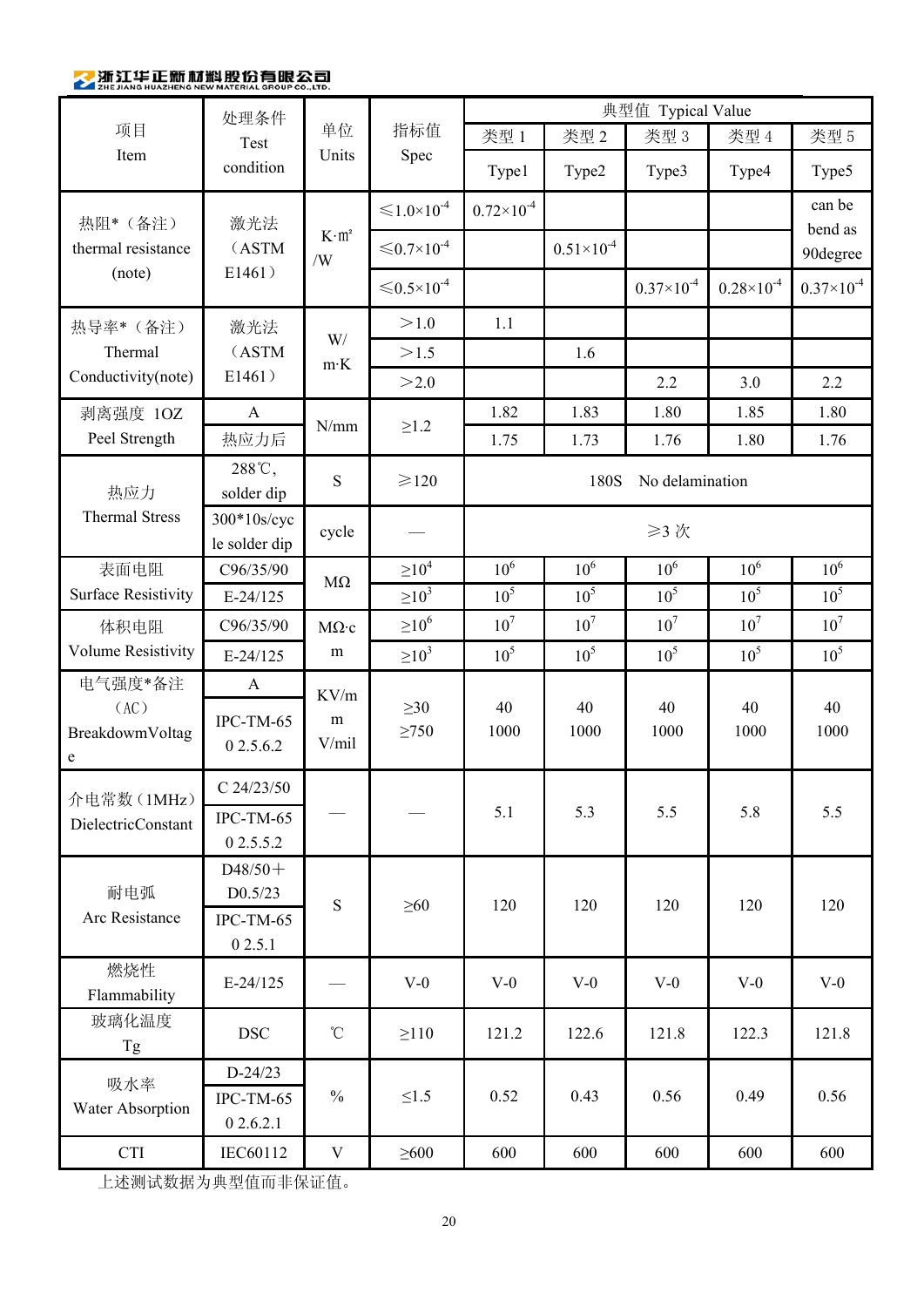#### **\***备注:

热阻试样采用铝合金板厚度 1.0mm、铜箔厚度 35um、绝缘层厚度 75um 的铝基板,采用激光 法(ASTM E1461)法测试并计算所得。根据 CPCA4105-2010《印制电路用金属基覆铜箔层压板》 行业标准,铝基板热阻与其绝缘层热导率存在下表 2 中的对应关系。

表 1 中绝缘层热导率是由铝基板热阻值推算所得。

**\***Note : Thermal resistance samples use Aluminum SubstrateIt with 1mm aluminium alloy plate ,35um copper foil and 75um insulating layer, Using laser (E1461) test method and calculate the result. According to CPCA4105-2010《 Printed Circuit Metal Base Copper-Clad Laminate 》, the Al-Substrate CCL thermal resistance and its insulating layer thermal conductivity have the relation as follows table2 .

The insulating layer thermal conductivity value of table1 is calculated by the Al-Substrate CCL thermal resistance value.

| 级别 (class)                                                 | 1级                         | 2级                         | 3级                                         |
|------------------------------------------------------------|----------------------------|----------------------------|--------------------------------------------|
| 项目 (Item)                                                  | Grade 1                    | Grade 2                    | Grade 3                                    |
| 热导率 $\lambda$ (W/m•K)<br>Thermal conductivity              | $\lambda > 1.0$            | $\lambda > 1.5$            | $\lambda > 2.0$                            |
| 热阻 $R$ (K · m <sup>2</sup> /W)<br>Thermal resistance       | $R \le 1.0 \times 10^{-4}$ | $R \le 0.7 \times 10^{-4}$ | $R \le 0.5 \times 10^{-4}$                 |
| 热阻 $R$ 典型值 $(K \cdot m^2/W)$<br>Typical thermal resistance | $0.72\times10^{-4}$        | $0.51\times10^{-4}$        | $0.37\times10^{-4}$<br>$0.30\times10^{-4}$ |

绝缘层厚度与耐电压关系 relationship of Dielectric Layer Thickness and Breakdown Voltage